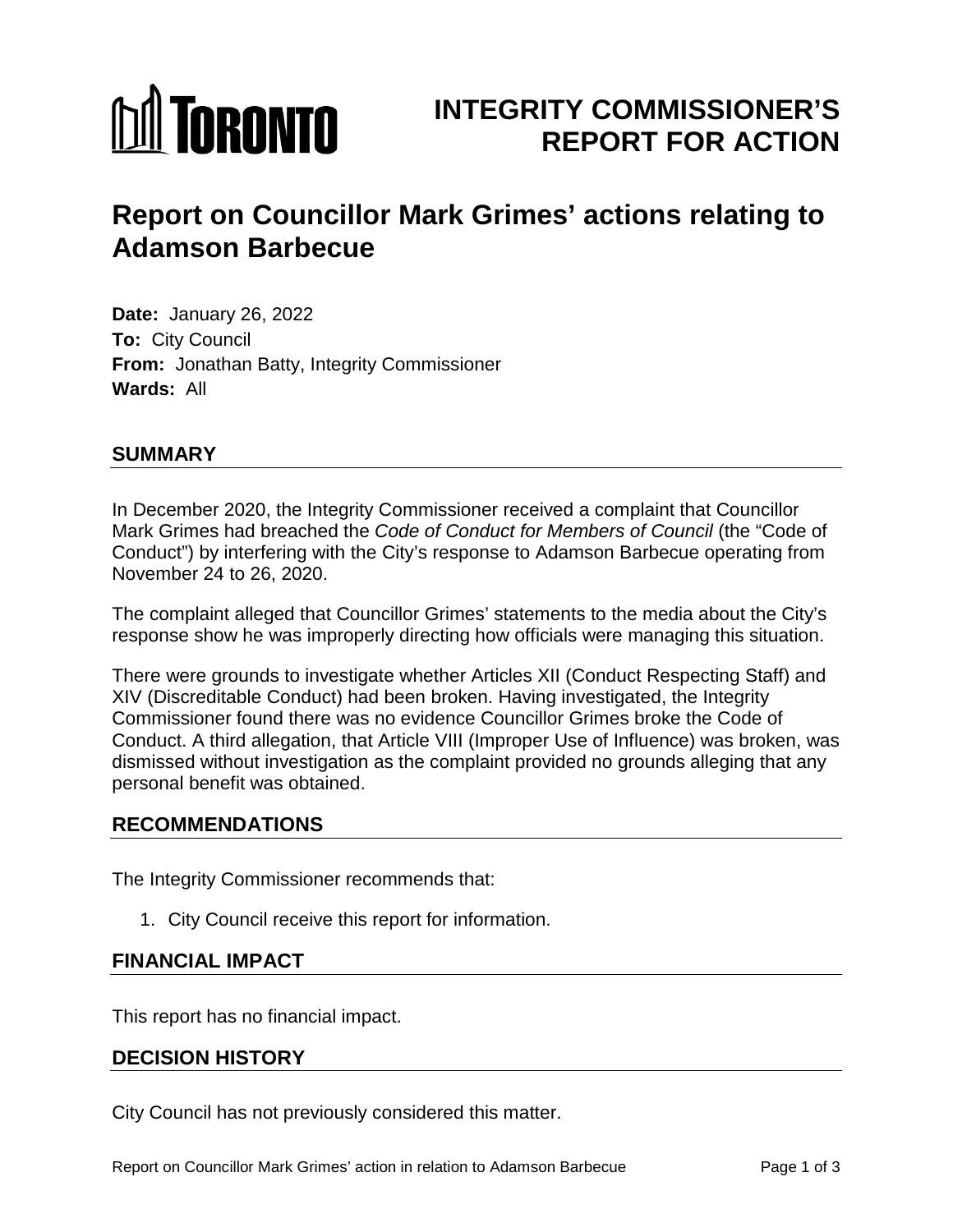## **CONTEXT**

On November 23, 2020, in response to the worsening of the COVID-19 pandemic, Toronto restaurants were required to restrict themselves to offering take-out and delivery. In protest, the owner of Adamson Barbecue announced on social media he would not observe these public health requirements. Over the next three days, City officials needed the help of the Toronto Police Service to enforce these requirements and manage the resulting on-site public protest.

Following these events, the Integrity Commissioner received a complaint from a member of the public who had been following these events in the media. Based on the information in the media, the complaint alleged that, Councillor Grimes, who had been on-site, had interfered with City staff and had acted inappropriately towards the owner.

#### **THE COMPLAINT AND FINDINGS**

#### **Article XII (Conduct Respecting Staff)**

The Integrity Commissioner found that Councillor Grimes did not violate Article XII (Conduct Respecting Staff).

Members of Council must not interfere with the enforcement activities of City officials, even in the course of an emergency. The City of Toronto's response to the pandemic has been managed in accordance with the City's Emergency Plan, which includes a process for Councillors to escalate their concerns to staff. The Integrity Commissioner found that Councillor Grimes complied with that process.

Members of Council must be careful that their dealings with officials at the site of an emergency does not interfere with the work of those officials. Members must also be careful that their public statements are clear that they are not directing the on-site work of officials. In this case, based on the evidence from the officials involved, the Integrity Commissioner found that Councillor Grimes did not interfere with their work.

#### **Article XIV (Discreditable Conduct)**

The Integrity Commissioner found that Councillor Grimes did not violate Article XIV (Discreditable Conduct).

The Integrity Commissioner found that Councillor Grimes' statements to the media about what the owner of Adamson Barbecue was doing were proportional given the context.

Councillor Grimes' comments about the penalty he believed the owner of Adamson Barbecue should face in connection with one of the 12 charges laid by City staff were, in this case, also permitted under the parameters of the Code of Conduct.